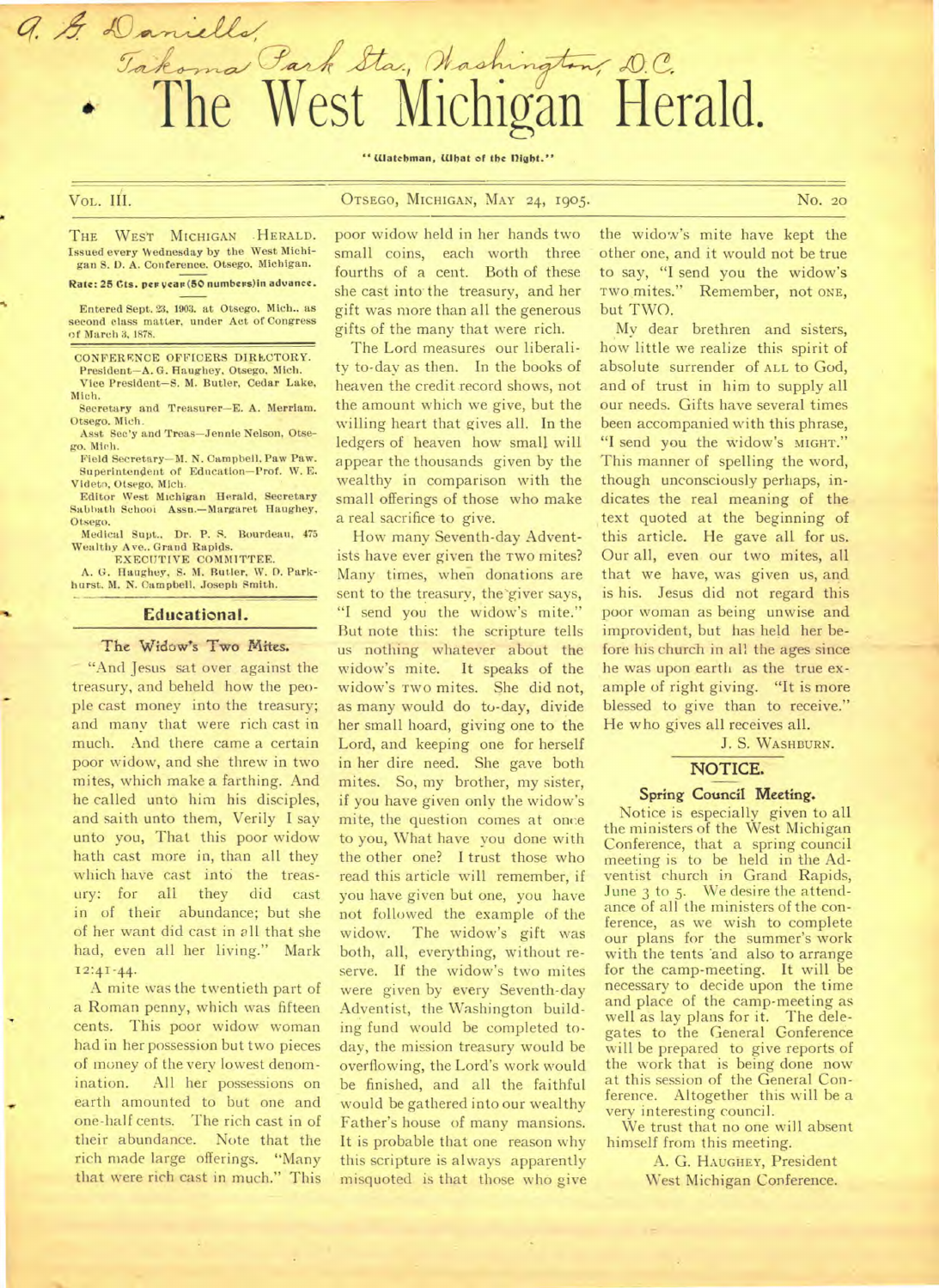## THE WEST MICHIGAN HERALD.

May 24, 1905

# Personal Experiences in the Sale of "Christ's Object Lessons."

It has been proven to my mind beyond a doubt that "Christ's Object Lessons" is an extremely easy book to sell. While engaged in the sale of this book in the town of Waynesboro, Pennsylvania, I placed many books in the homes of the people by simply leaving the book in the homes for their examination. I provided a neat paper cover for the book and had printed on the outside the name of the book, and explained the meaning of the title and the mission of the book, giving price, etc., saying that it would be left two days for examination. I found that to hand the people the book with one of the covers on it and give them an opportunity to look it over at their own pleasure was all that was necessary in many cases to sell the book.

I have in mimd several cases in which the sale of one book in that way was the means of effecting other sales. The very first book I sold in Waynesboro was sold in that way. When I called for the book the lady handed me the money instead of the book. I said to her, "Now Mrs. Shank, if you can say a good word for this book to your neighbors or your friends when they come to see you, it will be much appreciated." She did say a good word for it and the outcome was I made two extra sales as a result of this sale, and did not need to make any canvass or explanation of the book to do it. Another place I left a copy of the book (with the cover) with a well-known physician of the town, and when I called for the book he likewise gave me the money and kept the book. I said to him, "Now, Doctor, if you can say a good word for the book to those who come to your office, it will be casting your influence on the right side and may do a great deal of good." He did say a good word for it and on Thanksgiving day a friend of his spent the day with him and his attention was directed to "Christ's Object Lessons."

He took a great liking to the book. He went to his home and said to his wife, "When the agent comes around with the book 'Christ's Object Lessons' I want you to give him an order for it." When I came to the particular house where Mr. Frick lived, his wife came to the door. She was indisposed to give me a hearing. I said to her "I presume you have heard of the book 'Christ's Object Lessons.'" She replied by saying that her husband requested her to give an order for some such book, but was not quite sure of, the name, and upon her invitation I called the evening of the same day, and of course had no trouble in disposing of the book to her husband.

Since closing my work in Waynesboro, I have frequently sold copies of the book to ministers by simply leaving it for their examination. Any one who will not allow their prejudice to rule them, will fall in love with "Christ's Object Lessons." Why not give the book a chance to gain a reputation for itself ? It will do it if it is placed in the hands of the people. Who will have a part in this good work ? Who desires to gain an experience in this good work, that will leave real pleasant memories in the line of their Christian experience ? I expect soon to send some letters for publication from those in Eastern Pennsylvania who have had some real good experiences in this good work.

Yours in the blessed work, FRANK F. FRY.

|                       |                    | Report of Canvassing Work to |                    |         |  |  |
|-----------------------|--------------------|------------------------------|--------------------|---------|--|--|
|                       |                    | May 13, 1905.                |                    |         |  |  |
|                       |                    |                              | Hours Orders Value |         |  |  |
| Desire of Ages        |                    |                              |                    |         |  |  |
| Ella Porter           |                    | 24                           | 6                  | \$22.00 |  |  |
| Daniel and Revelation |                    |                              |                    |         |  |  |
|                       | <b>Frank Brown</b> |                              | $\mathbf{E}$       | 675     |  |  |
| <b>Bible Readings</b> |                    |                              |                    |         |  |  |
|                       | <b>Frank Brown</b> | 112                          | 11                 | 29 25   |  |  |
| J. M. Wilbur          |                    | 10                           | 11                 | 31 00   |  |  |
| D. M. Smith           |                    | 15                           | 3                  | 7 00    |  |  |
|                       |                    |                              |                    |         |  |  |
| Totals                |                    | 141                          | 33                 | \$96 00 |  |  |
|                       |                    |                              | M. N. CAMPELL.     |         |  |  |
|                       |                    |                              | Field Secretary.   |         |  |  |

# Financial.

## Haskell Home Donations, January 1 to May 15, 1905.

| Allegan              |  | \$ 5 13               |
|----------------------|--|-----------------------|
| Allendale            |  | 1 03                  |
| <b>Bauer</b>         |  | 50<br>$\overline{a}$  |
| Belding              |  | 5<br>$\mathbbm{1}\,2$ |
| <b>Benton Harbor</b> |  | 427                   |
| Brookfield           |  | $3^{95}$              |
| Burlington           |  | 5 16                  |
| <b>Bushnell</b>      |  | 2 65                  |
| Carlton Center       |  | $\overline{a}$<br>45  |
| Carson City          |  | 3 36                  |
| Cedar Lake           |  | 229                   |
| Charlotte            |  | 4 65                  |
| Coldwater            |  | 06<br>$\mathbf{I}$    |
| Decatur              |  | $\overline{O}O$<br>T  |
| Dimondale            |  | 237                   |
| Douglas              |  | $2\,23$               |
| Eaton Rapids         |  | 2 90                  |
| Edmore               |  | $\overline{2}$<br>40  |
| Fremont              |  | 4<br>90               |
| Frost                |  | 95                    |
| Glenwood             |  | 99<br>T               |
| Gowen                |  | $\mathbf I$<br>OO     |
| <b>Grand Ledge</b>   |  | 25<br>4               |
| Grandville           |  | 363                   |
| Greenville           |  | 77<br>11              |
| Hartford             |  | 50                    |
| Hastings             |  | 76<br>I               |
| Hesperia             |  | 3 01                  |
| Holton               |  | 40<br>$\overline{2}$  |
| <b>Howard City</b>   |  | $\mathbf I$<br>25     |
| Individuals          |  | 200                   |
| Kellogg              |  | 26<br>I.              |
| Lowell               |  | 3 50                  |
| Maple Grove          |  | 420                   |
| Mecosta              |  | 47                    |
| Mendon               |  | 500                   |
| Monterey             |  | 6 25                  |
| Mt. Pleasant         |  | 64<br>I               |
| Muskegon             |  | O <sub>3</sub><br>I   |
| Nunica               |  | 56<br>$\mathbf I$     |
| Otsego               |  | 3 4 9                 |
| Portland             |  | 723                   |
| Pullman              |  | 75                    |
| Quincy               |  | 3 17                  |
| Sand Lake            |  | $\mathbf I$<br>79     |
| Shelby               |  | 327                   |
| Trufant              |  | 237                   |
| Vermontville         |  | 40<br>$\overline{a}$  |
| West Leroy           |  | 78                    |
| Wright               |  | 16 73                 |
|                      |  |                       |
|                      |  | \$160<br>12           |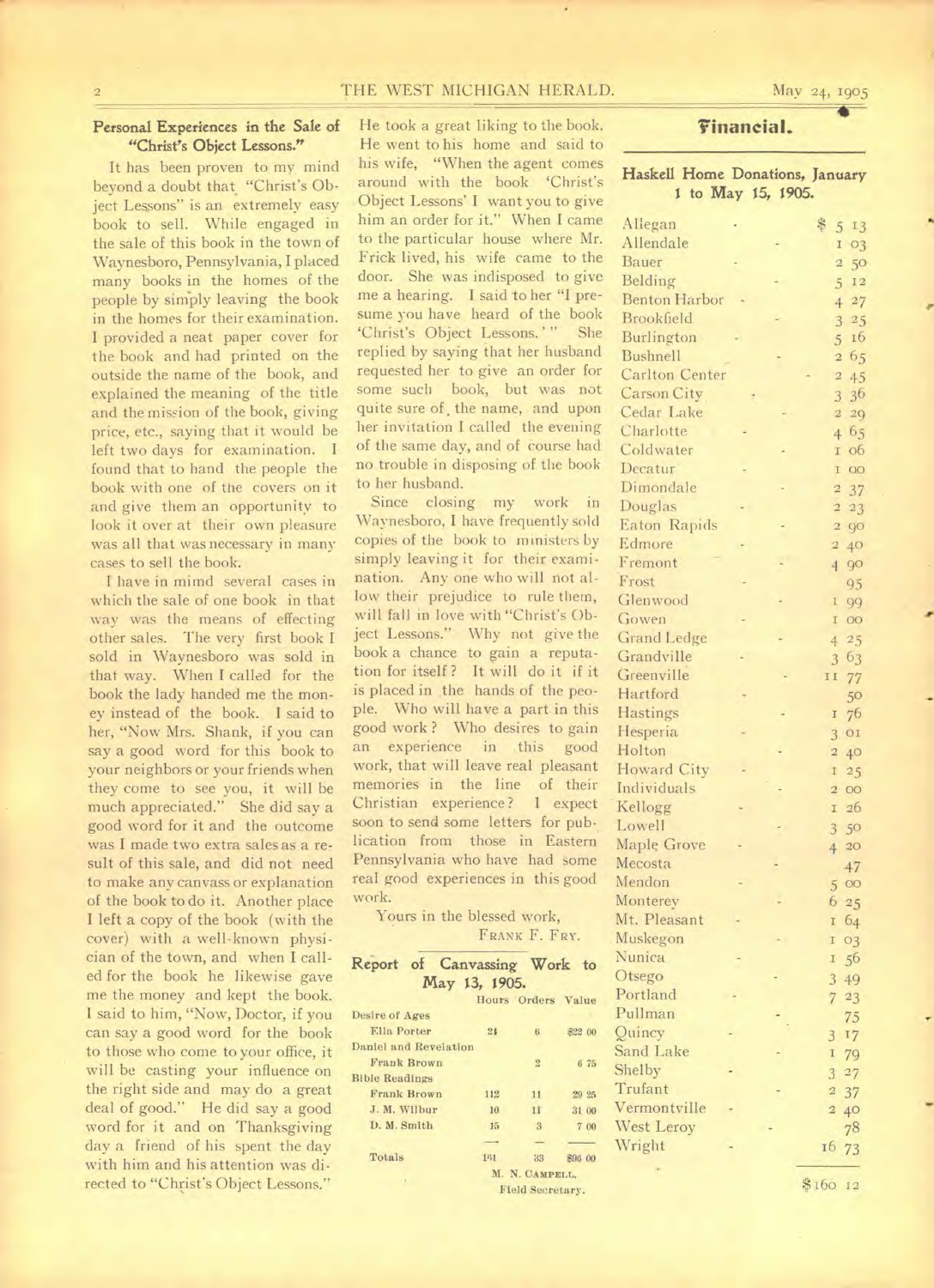# May 24, 1905. THE WEST MICHIGAN HERALD.

| Partial Medical Report for April. |  |  |           |  |  |  |
|-----------------------------------|--|--|-----------|--|--|--|
| Examinations,                     |  |  | 19        |  |  |  |
| <b>Bible Readings,</b>            |  |  | <b>18</b> |  |  |  |
| Prescriptions,                    |  |  | 267       |  |  |  |
| Medical Calls,                    |  |  | 27        |  |  |  |
| Consultations,                    |  |  | 285       |  |  |  |
| Letters Written,                  |  |  | 48        |  |  |  |
| Treatments,                       |  |  | 49I       |  |  |  |
| PATIENCE S. BOURDEAU, M. D.       |  |  |           |  |  |  |

## From the Field.

#### FROST.

I met with the Frost church Sabbath, April 25. The members of this church are all young in Christian experience. I am personally acquainted with all of them and have known some for many years, so I was especially glad to meet with them, and we had an enjoyable season of worship together. The Spirit of the Lord was present and made our hearts glad in Him, as was witnessed by the social service. Everyone present took an active part and acknowledged strength and a blessing received. This kind of a meeting encourages my heart.

#### A. L. EVANS.

### SOUTH MONTEREY.

It is now about three months since we held our first children's meeting. We have decided to have one the third Sabbath of each month, and accordingly have now had three. The first one was introduced with the question. If we should unexpectedly meet ourselves, would we know ourselves?" It was then illustrated how utterly unable we would be to recognize ourselves by supposing we should find a box or a basket by the wayside and on opening it find it filled with human thoughts,—our thoughts. (A box was then opened before the children with childish thoughts written on irregular pieces of cardboard, showing how crooked our thoughts are.) Then again, suppose a messenger from heaven should lead us into a large picture gallery and we were told that all the pictures were of our sins, how we would want to run away and hide!

It was impressed on their minds how much we need the Saviour now to blot out these sins.

The next meeting was on the subject of talking with God, how we may hear His voice, and the importance of prayer; also the angels' interest in each one of God's children. Sister Lampman introduced her subject by use of the blackboard, drawing a spider's web. As the spider lures the fly into his web and binds it there, so Satan ensnares the youth and children. She also illustrated the two roads.

I believe everyone who has attended these meetings will testify to the fact that they have been profitable occasions. Not only the children, but the older ones as well have felt that their souls were watered by these drops from the Fountain of Life. Let us remember the charge given to Peter by the Saviour, "Feed my lambs."

HETTIE L. OLSEN.

## Thirty Thousand Souls.

The work in Kalamazoo this year needs lots of hard work, much prayer, and plenty of tracts. I am a great believer in good tracts, and my purpose in writing is that all who have a burden for the work here may help us with tracts. We want at least 30,000 tracts to send to the homes of this busy city. These people are rushing on to their destruction, not heeding the third angel's message. The Bible plainly states the awful fate that awaits those who disobey, and in view of these awful scenes, we can well say with Paul: "Woe is me if I preach not the gospel."

We solicit the prayers of our brethren everywhere as we open up our tent meetings. Satan was on the ground to resist by refusing us a place to pitch our tent. One very rich as well as influential man said to me, "We don't want you people because yon don't favor our Sunday." Of course we don't. Why should we favor their Sunday ? The court of Kalamazoo is sitting to-day to try a case of Sunday Sab-

bath desecration, the offense being that of baseball playing. Now is the time to strike a blow in a substantial way. We want the following tracts: "Who Changed the Sabbath ?" "Elihu and the Sabbath," "Is Sunday the Sabbath ?" "The Sufferings of Christ," "The<br>Way to Christ," "Are you a Way to Christ," Protestant ?" etc. We shall look for lots of tracts. We promise to scatter them faithfully. We plead with the Lord for the increase.

Yours for work,

C. A. HANSEN, **J. DRURY REAVIS, J. R.** JOHNSON.

## **Obituary.**

While tender hearts and loving bands Surround the sufferer's bed, And gently soothe her dying hours, The silent tear is shed.

But peacefully the message came In the stillness of the night; No struggle shook her slender frame. The Christian's hope was bright.

Blessed are the dead who in the Lord Their precious lives lay down; She trusted in His holy word, And now awaits her crown.

FRANCISCO—Fell asleep in Jesus at the home of her daughter in Berrien Springs, Mich., April 3, 1905, Sister Isabella M. Francisco, aged 71 years, 8 months, and 9 days. Sister Francisco was a devout, faithful Christian woman and bore her great suffering with patience and self-possession. Some days before her end came she seemed apprized of the fact that it was drawing near. Her children, though some distance away, were sent for and they all came and were by her bedside when she passed away. About an hour before her death she requested prayer that her end might be a peaceful and quiet one, and as we arose from our knees we could see the hand of God in granting our request, for she soon passed away as calm and serene as a May morning. To those who believe in Jesus, He makes death only a sleep, a peaceful and holy rest, the awakening from